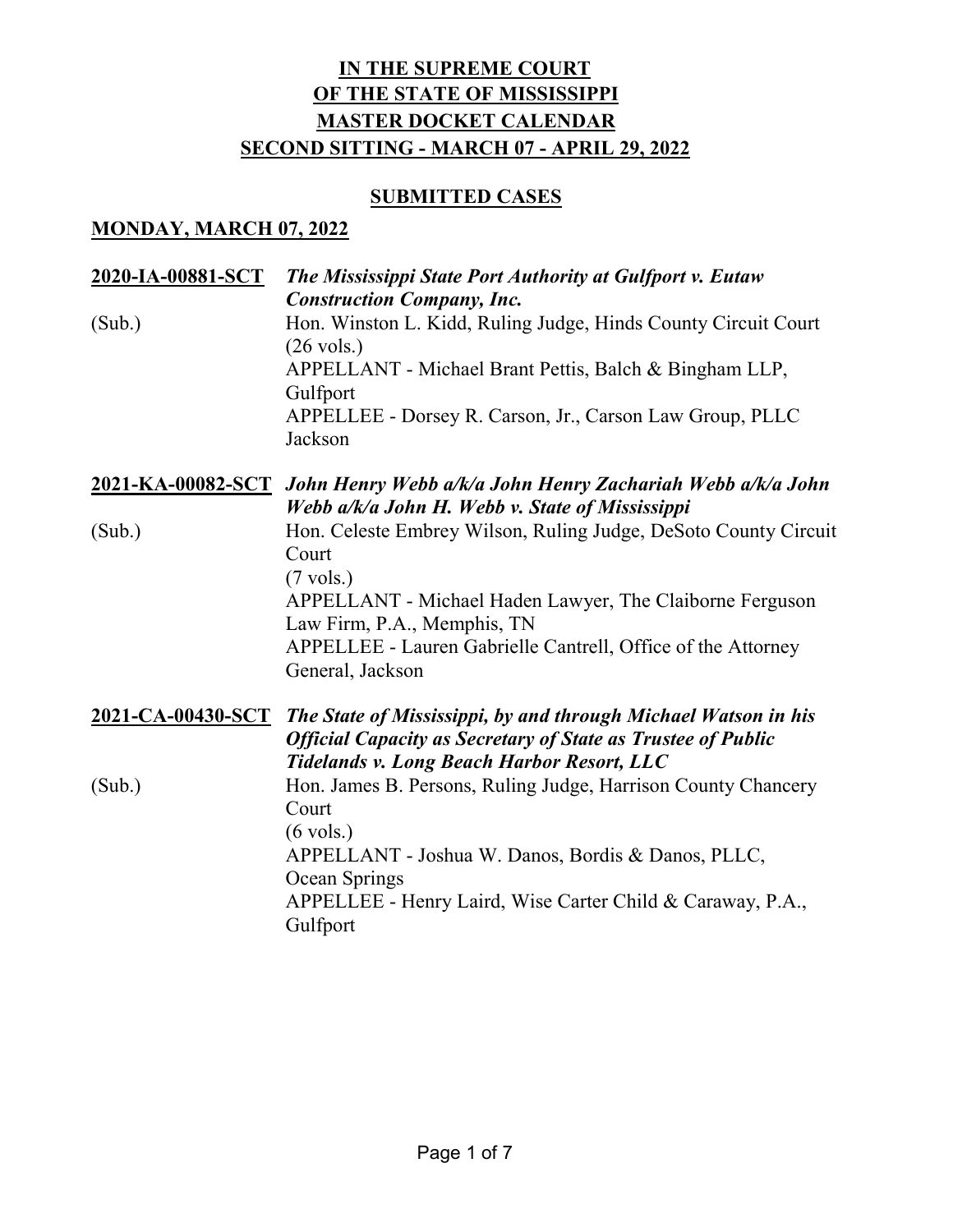### **SUBMITTED CASES**

#### **MONDAY, MARCH 07, 2022**

| 2021-EC-00563-SCT | David Simmons v. Town of Goodman, Mississippi, Dexter<br>Howard, Jr., Keandria Thompson and Edward Pierce, Jr., In their                                          |
|-------------------|-------------------------------------------------------------------------------------------------------------------------------------------------------------------|
|                   | <b>Official Capacities as Municipal Election Commissioners of the</b>                                                                                             |
|                   | Town of Goodman, Mississippi                                                                                                                                      |
| (Sub.)            | Hon. Barry W. Ford, Ruling Judge, Holmes County Circuit Court<br>$(2 \text{ vols.})$                                                                              |
|                   | APPELLANT - Alsee McDaniel, Indianola                                                                                                                             |
|                   | APPELLEE - Stephen L. Gowan, Gowan Law Office, Kosciusko                                                                                                          |
| 2021-CA-00735-SCT | Theodore Longo, Amy Longo, Joseph Lee, Susan Lee, Gerald                                                                                                          |
|                   | Sonnier, Amy Davis and 920 South Beach Blvd., LLC v. City of                                                                                                      |
|                   | Waveland, Mississippi and Beach Walk Development, LLC                                                                                                             |
| (Sub.)            | Hon. Randi Peresich Mueller, Ruling Judge, Hancock County                                                                                                         |
|                   | Circuit Court                                                                                                                                                     |
|                   | $(1 \text{ vol.})$                                                                                                                                                |
|                   | APPELLANT - Virgil G. Gillespie, Gillespie Law Firm, Gulfport<br>APPELLEE - Matthew W. McDade, Balch & Bingham LLP,<br>Gulfport; Malcolm F. Jones, Pass Christian |
|                   |                                                                                                                                                                   |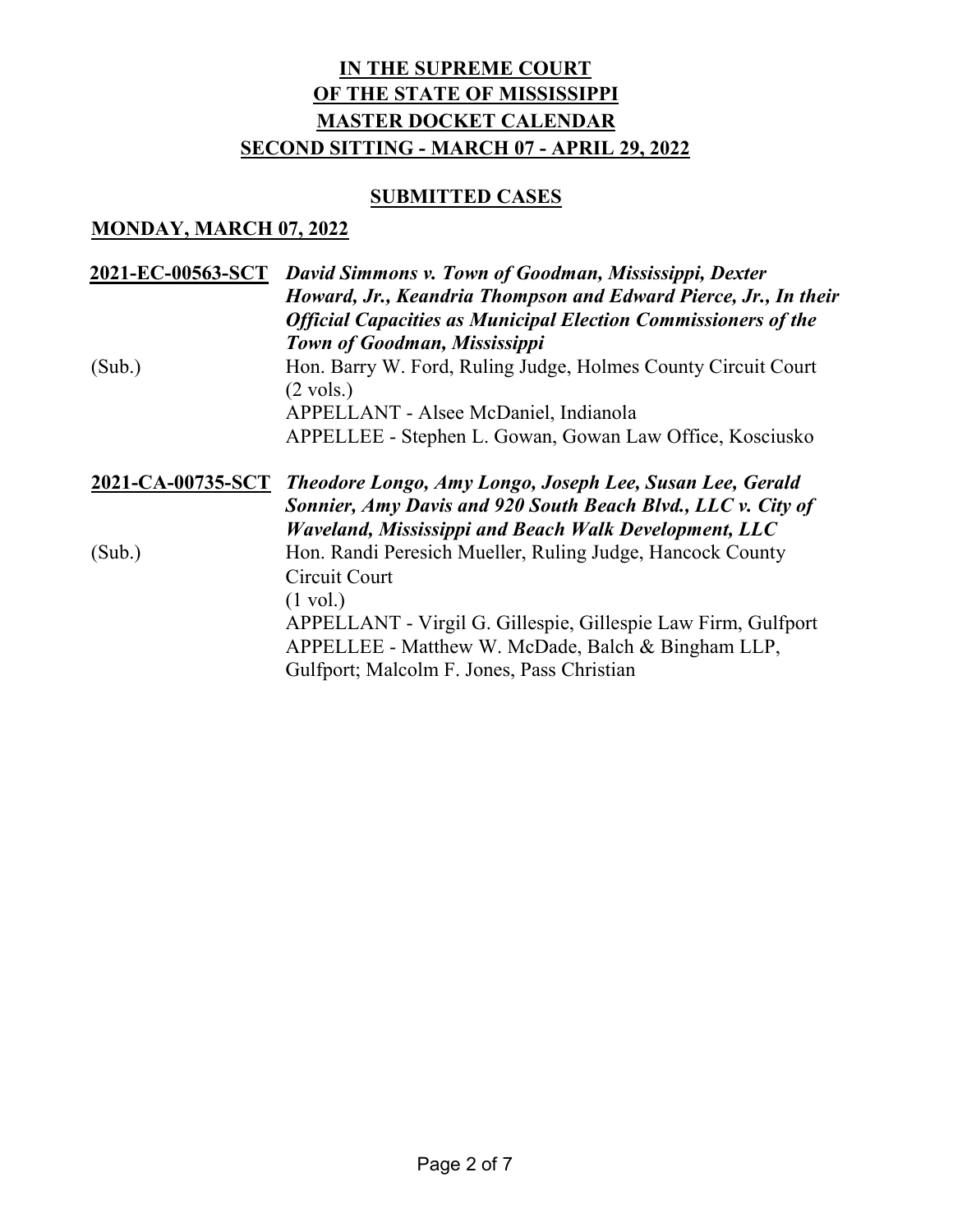## **SUBMITTED CASES**

## **TUESDAY, MARCH 08, 2022**

| (Sub.) | 2020-CA-01164-SCT Jean S. Hardin v. Town of Leakesville, Mississippi<br>Hon. Stephen B. Simpson, Ruling Judge, Greene County Circuit<br>Court<br>$(8 \text{ vols.})$<br>APPELLANT - A. Malcolm N. Murphy, Lucedale<br>APPELLEE - L. Grant Bennett, Sr., Law Office of L. Grant<br>Bennett, Sr., PLLC, Hattiesburg    |
|--------|----------------------------------------------------------------------------------------------------------------------------------------------------------------------------------------------------------------------------------------------------------------------------------------------------------------------|
|        | 2021-SA-00030-SCT Mississippi Division of Medicaid and Drew Snyder, In his Official<br>Capacity as the Executive Director of the Mississippi Division of<br><b>Medicaid v. Yalobusha County Nursing Home</b>                                                                                                         |
| (Sub.) | Hon. Denise Owens, Ruling Judge, Hinds County Chancery Court<br>$(2 \text{ vols.})$<br>APPELLANT - Janet D. McMurtray, Purdie & Metz, PLLC,<br>Ridgeland<br>APPELLEE - Thomas L. Kirkland, Jr., Butler Snow, LLP,<br>Ridgeland                                                                                       |
| (Sub.) | 2021-KA-00420-SCT Baby Boy Moore a/k/a Lavell v. State of Mississippi<br>Hon. Caleb Elias May, Ruling Judge, Newton County Circuit Court<br>$(3 \text{ vols.})$<br>APPELLANT - Hunter Aikens, Office of State Public Defender,<br>Jackson<br>APPELLEE - Alexandra LeBron, Office of the Attorney General,<br>Jackson |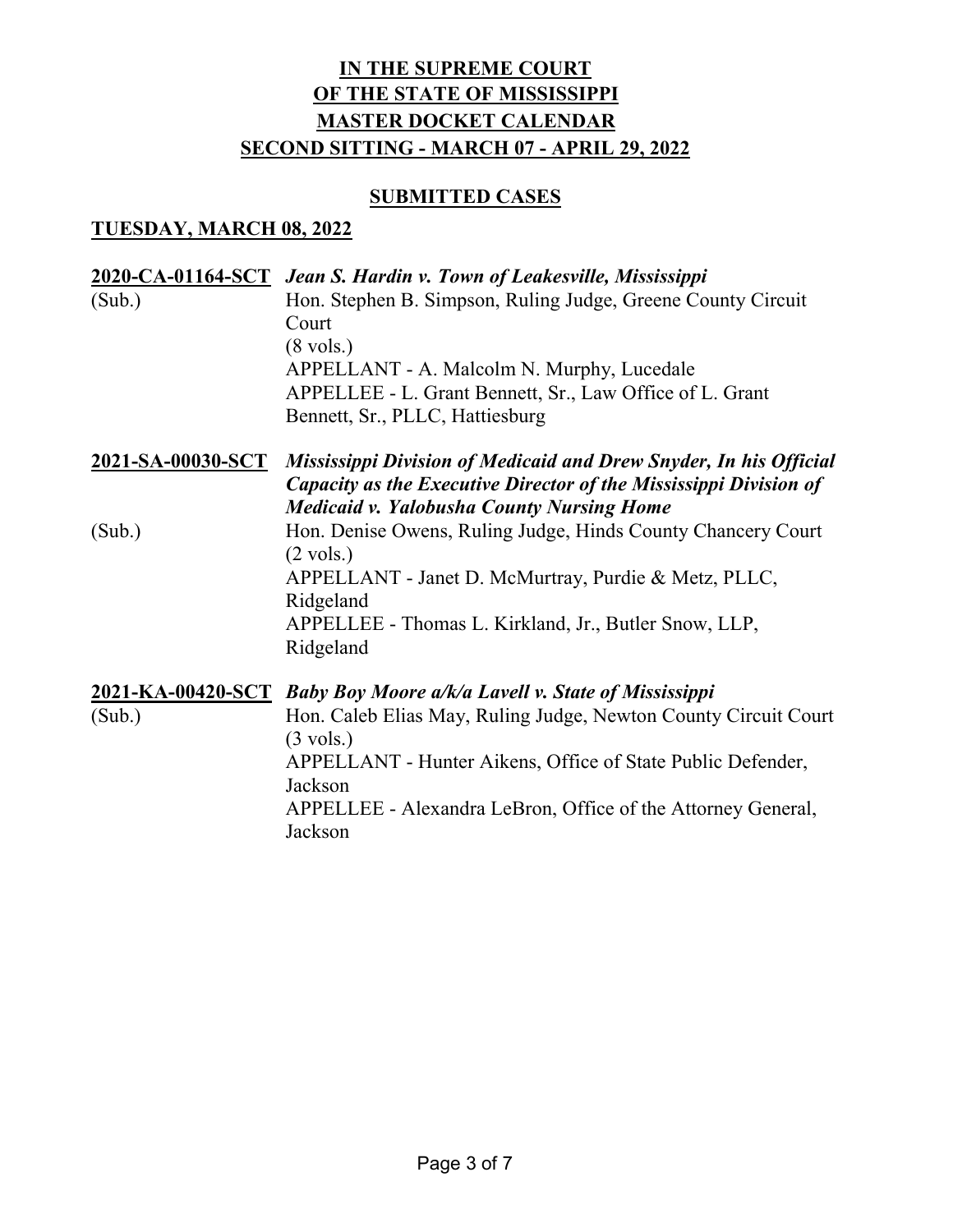## **SUBMITTED CASES**

## **WEDNESDAY, MARCH 09, 2022**

|        | 2018-DR-00276-SCT Eric Moffett v. State of Mississippi                         |
|--------|--------------------------------------------------------------------------------|
| (Sub.) | Hon. W. Swan Yerger, Ruling Judge, Hinds County Circuit Court                  |
|        | $(0 \text{ vol.})$                                                             |
|        | APPELLANT - Benjamin H. McGee, III, Krissy C. Nobile, Office                   |
|        | of Capital Post - Conviction Counsel, Jackson; Elizabeth Franklin -            |
|        | Best, Columbia, SC                                                             |
|        | APPELLEE - LaDonna C. Holland, Office of the Attorney General,                 |
|        | Jackson                                                                        |
|        |                                                                                |
|        |                                                                                |
|        | 2021-KA-00664-SCT Alphonso Ward a/k/a Alfonso Ward a/k/a Alfonzo Ward v. State |
|        | of Mississippi                                                                 |
| (Sub.) | Hon. Linda F. Coleman, Ruling Judge, Bolivar County Circuit                    |
|        | Court                                                                          |
|        | $(2 \text{ vols.})$                                                            |
|        | APPELLANT - Mollie M. McMillin, Office of State Public                         |
|        | Defender, Jackson                                                              |
|        | APPELLEE - Candice Leigh Rucker, Office of the Attorney                        |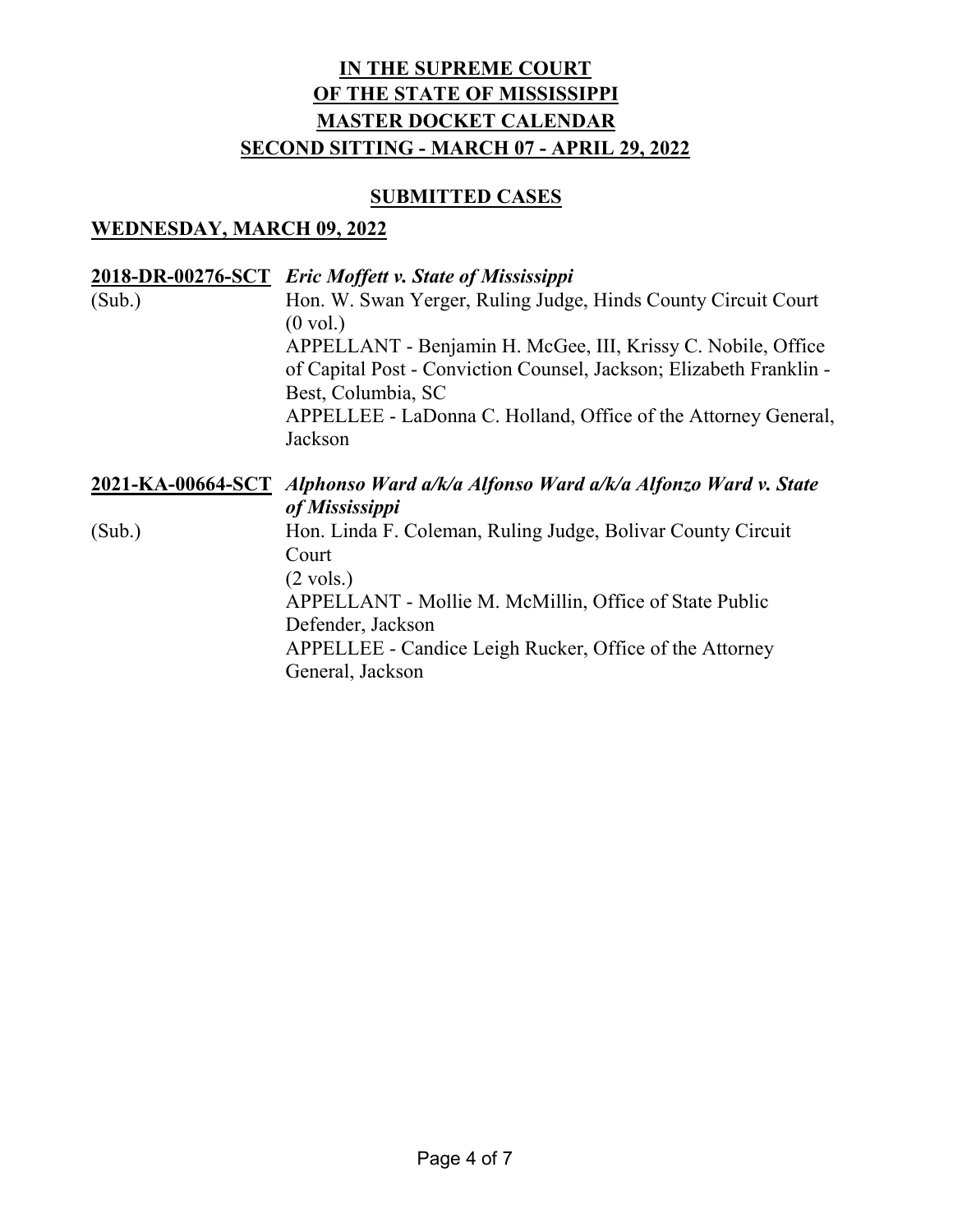## **ARGUED CASES**

# **EN BANC COURTROOM**

## **TUESDAY, MARCH 08, 2022**

#### **2020-CA-01355-SCT** *SRHS Ambulatory Services, Inc. v. Pinehaven Group, LLC and First American Title Company* (Arg.) Hon. Lawrence Paul Bourgeois, Jr., Ruling Judge, Harrison County Circuit Court (18 vols.) APPELLANT - Michael J. Bentley, Bradley Arant Boult Cummings LLP, Jackson APPELLEE - G. Dewey Hembree, III, McGlinchey Stafford, PLLC, Ridgeland; Charles J. Swayze III, Whittington, Brock & Swayze, P.A., Greenwood

**10:30 AM (THIRTY MINUTES PER SIDE)**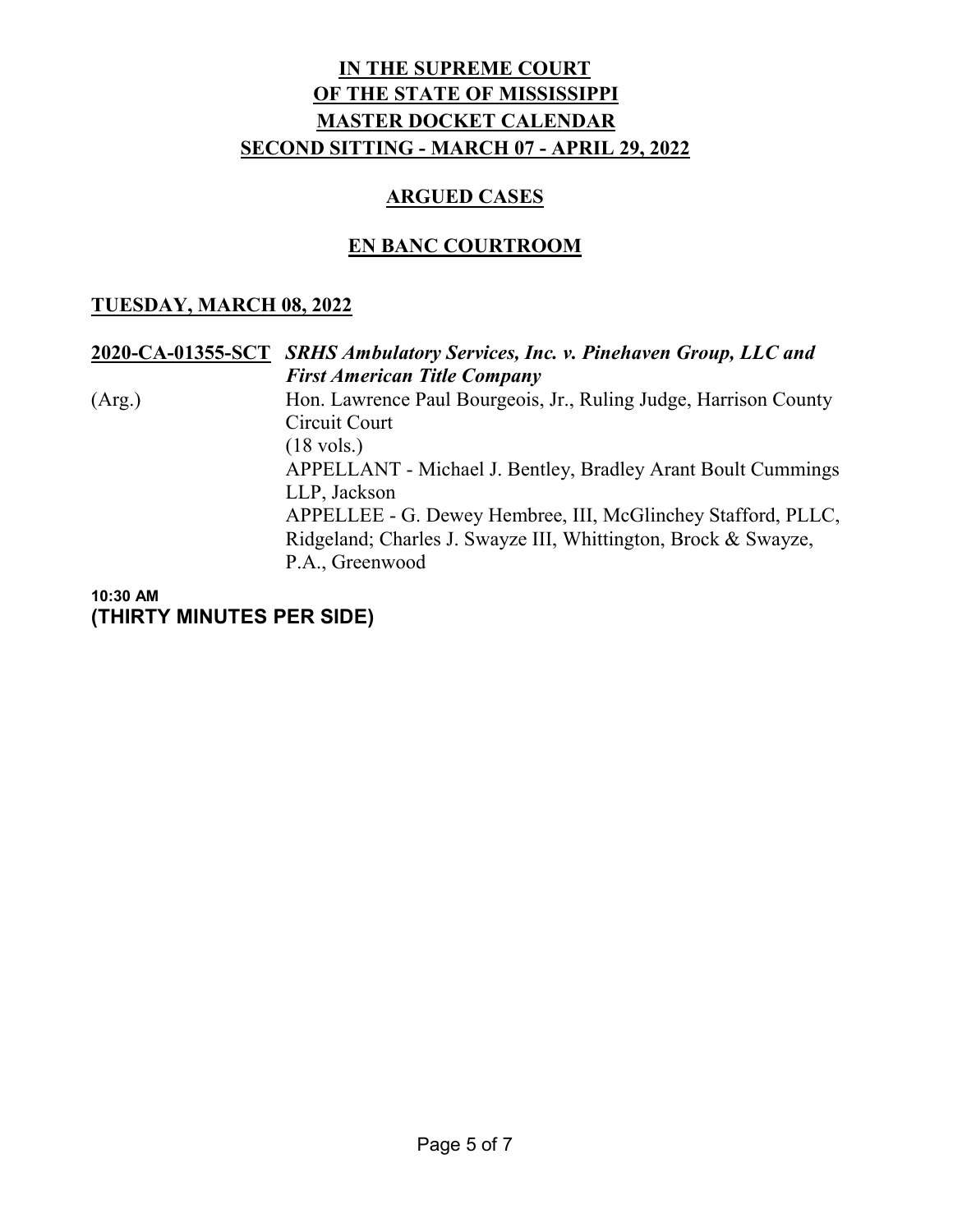#### **ARGUED CASES**

## **EN BANC COURTROOM**

## **TUESDAY, MARCH 22, 2022**

**2020-CA-00499-SCT** *Wayne County School District v. Quitman School District, The School Board of The Quitman School District v. Keith Clay, Ben Graves, Leah Parson, Fred Andrews, Charles Chapman, Jimmy D. Barnett, and Terry Graham* (Arg.) Hon. Franklin C. McKenzie, Jr., Ruling Judge, Wayne County Chancery Court (27 vols.) APPELLANT - William A. Whitehead, Jr., Bryan Nelson, P.A., Hattiesburg APPELLEE - Terry L. Caves, Caves & Caves, PLLC, Laurel; Robert H. Compton, Witherspoon & Compton, LLC, Meridian

#### **10:30 AM (THIRTY MINUTES PER SIDE)**